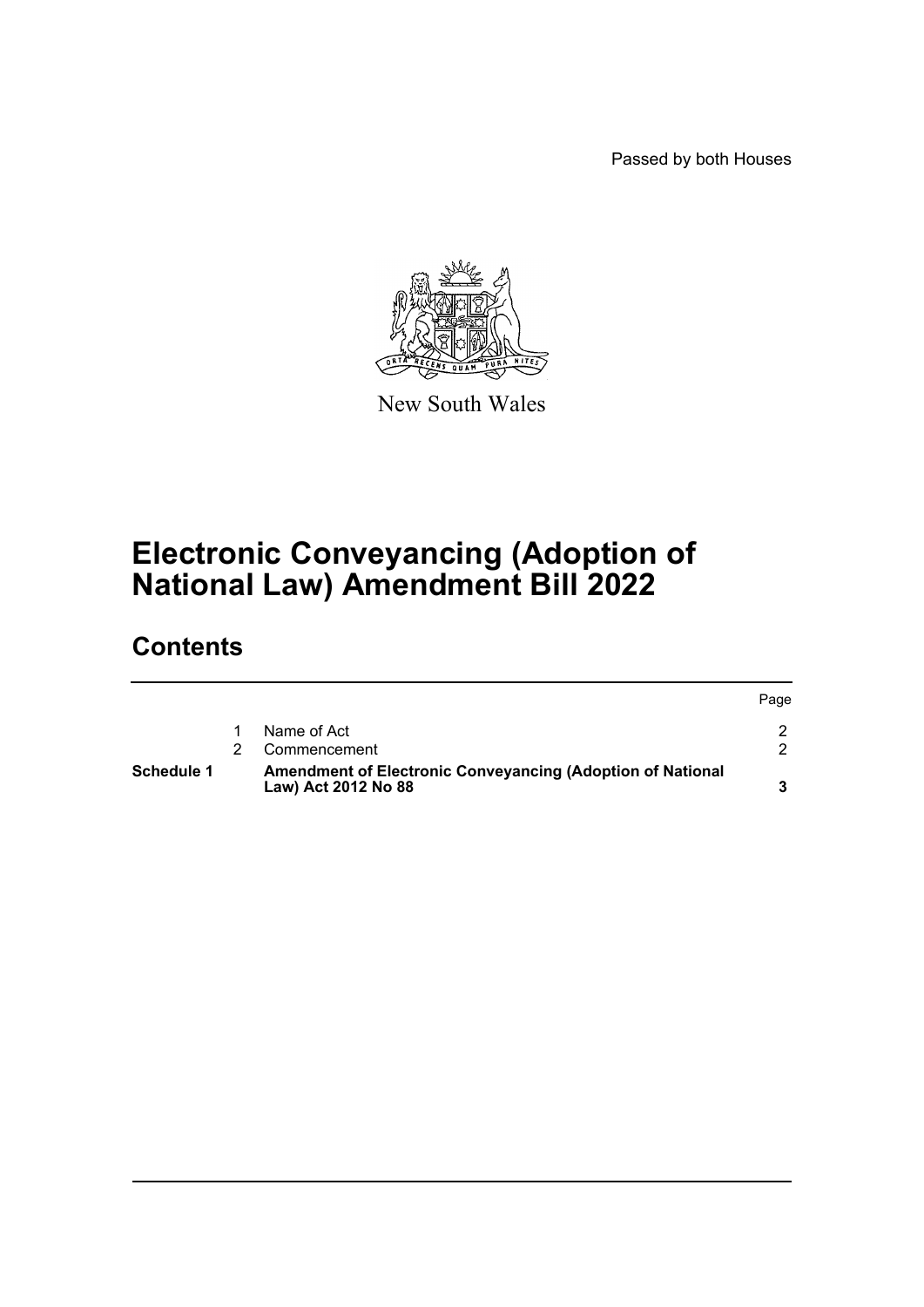*I certify that this public bill, which originated in the Legislative Assembly, has finally passed the Legislative Council and the Legislative Assembly of New South Wales.*

> *Clerk of the Legislative Assembly. Legislative Assembly, Sydney, , 2022*



New South Wales

# **Electronic Conveyancing (Adoption of National Law) Amendment Bill 2022**

Act No , 2022

An Act to amend the *Electronic Conveyancing (Adoption of National Law) Act 2012* to make miscellaneous amendments to the Electronic Conveyancing National Law, including to regulate the operation of electronic lodgment networks operated by different electronic lodgement network operators.

*I have examined this bill and find it to correspond in all respects with the bill as finally passed by both Houses.*

*Assistant Speaker of the Legislative Assembly.*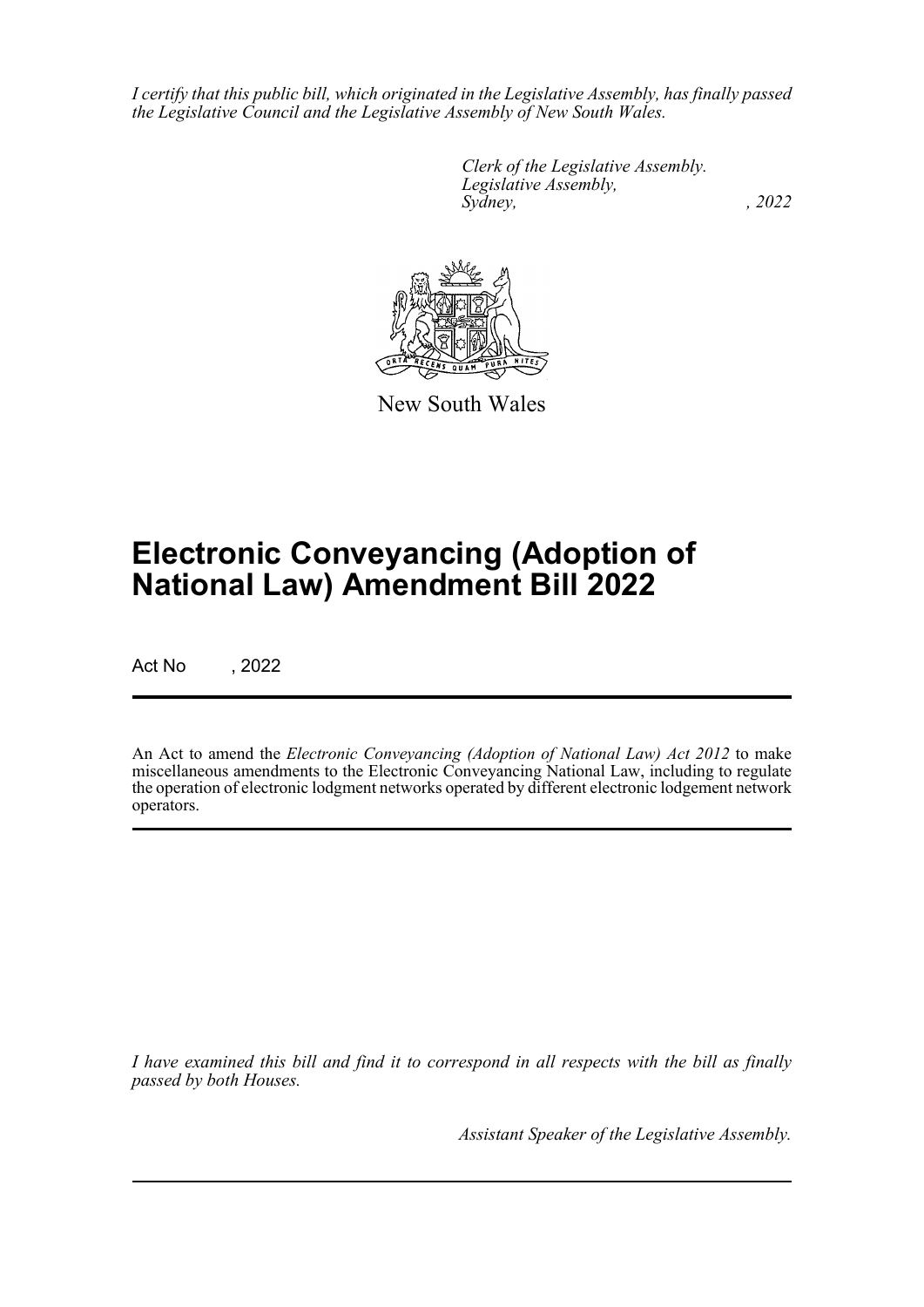## <span id="page-2-0"></span>**The Legislature of New South Wales enacts—**

## **1 Name of Act**

This Act is the *Electronic Conveyancing (Adoption of National Law) Amendment Act 2022*.

## <span id="page-2-1"></span>**2 Commencement**

This Act commences on the date of assent to this Act.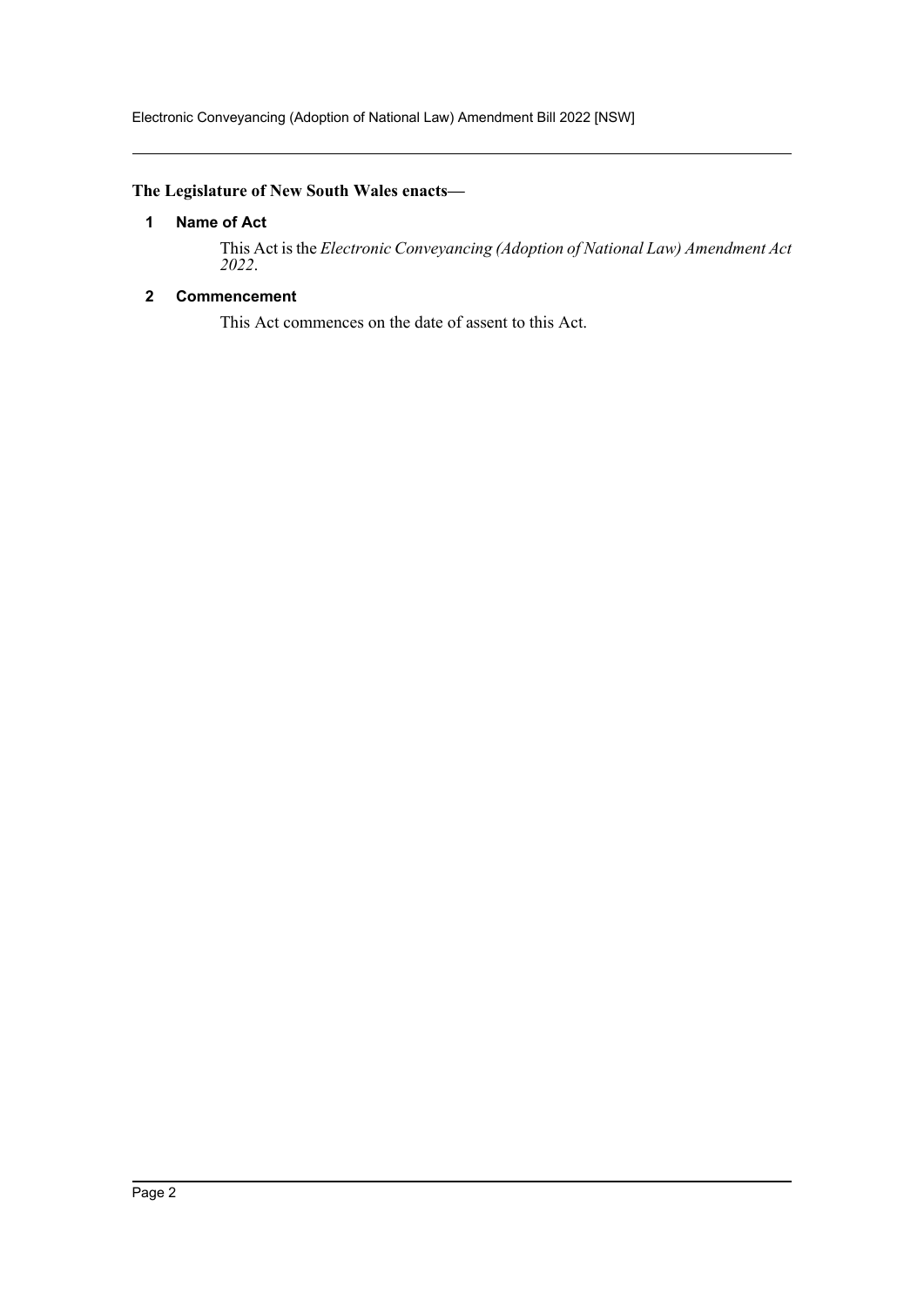## <span id="page-3-0"></span>**Schedule 1 Amendment of Electronic Conveyancing (Adoption of National Law) Act 2012 No 88**

## **[1] Appendix Electronic Conveyancing National Law**

Insert in alphabetical order in section 3(1)—

*another registrar* means a person who is a Registrar as defined in the application law of another participating jurisdiction.

*interoperability* means the interworking of ELNs operated by ELNOs in a way that enables—

- (a) a subscriber using an ELN (the *first subscriber*) to complete a conveyancing transaction that involves a subscriber using another ELN without the first subscriber having to be a subscriber to the other ELN, and
- (b) the preparation of a registry instrument or other document in electronic form using data from different ELNs.

*interoperability requirement* means the requirement set out in section 18A(1).

#### **[2] Appendix, section 7**

Insert "section 44 or" after "under" in section 7(2).

### **[3] Appendix, section 12**

Insert before section 12(1)—

(1A) In this section—

*financial institution* means—

- (a) an authorised deposit-taking institution as defined in the *Banking Act 1959* of the Commonwealth, section 5(1), or
- (b) a bank constituted by a law of this jurisdiction or of another State or the Commonwealth.

## **[4] Appendix, section 12(1)(c)(iia)**

Insert after section  $12(1)(c)(ii)$ —

(iia) each ELNO whose ELN is used in connection with that conveyancing transaction, and

## **[5] Appendix, section 12(1)(c)(v)**

Insert after section  $12(1)(c)(iv)$ —

(v) in the case of a document that contains a direction for the payment of money as part of that conveyancing transaction, each financial institution that pays or receives money in accordance with that direction, and

## **[6] Appendix, section 18A**

Insert after section 18—

#### **18A ELNO required to establish and maintain interoperability**

(1) A person approved as an ELNO under section 15 must, in accordance with the operating requirements, establish and maintain interoperability between the ELN operated by the person and each ELN operated by another ELNO.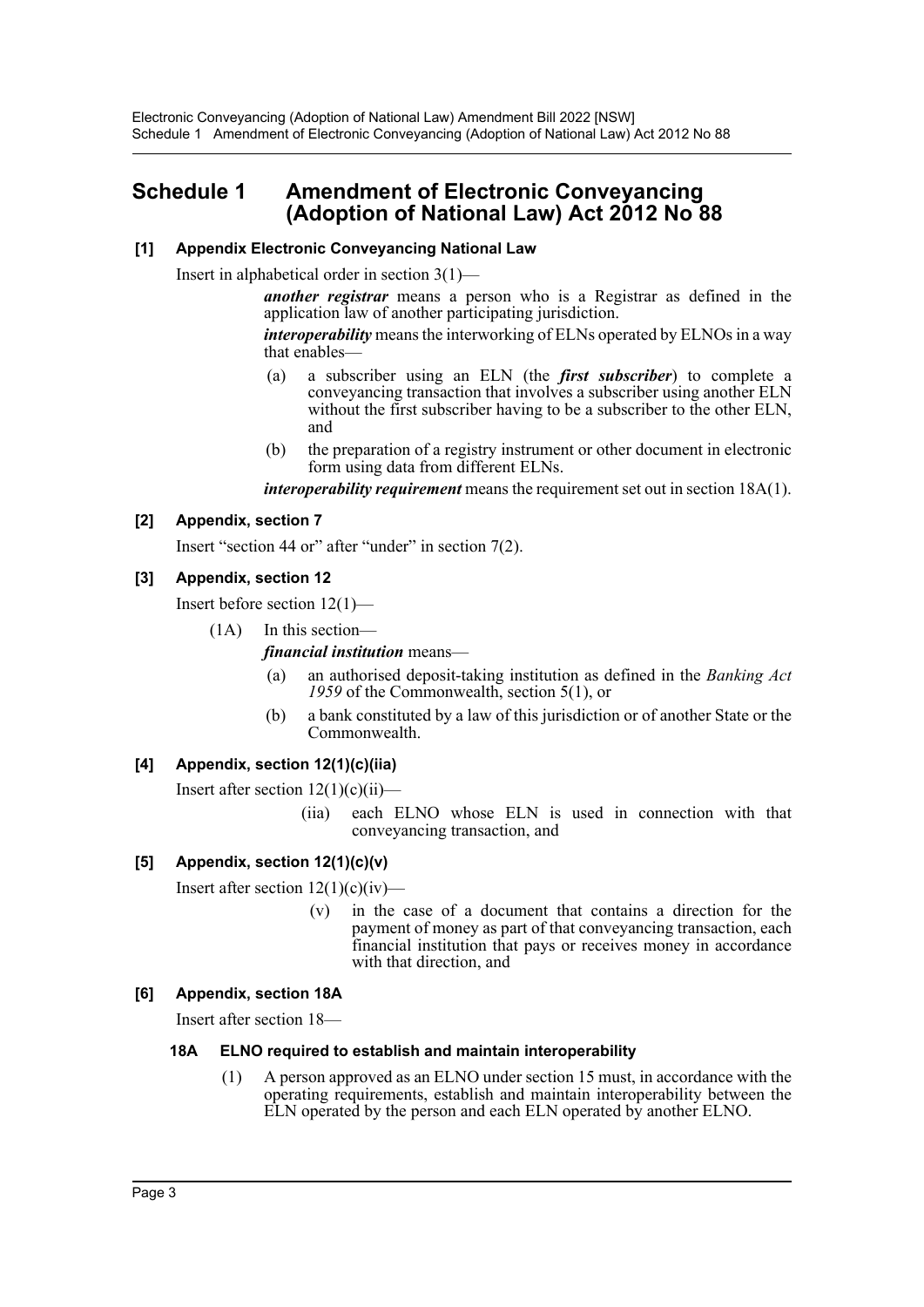- (2) The Registrar may waive compliance with the interoperability requirement if the Registrar is satisfied that granting the waiver is reasonably necessary in all the circumstances.
- (3) A waiver under subsection (2) may—
	- (a) be total or partial, and
	- (b) apply to particular persons approved as an ELNO under section 15 or particular classes of those persons, and
	- (c) apply generally or be limited in its application by reference to specified exceptions or factors, and
	- (d) apply indefinitely or for a specified period, and
	- (e) be unconditional or subject to conditions or restrictions.

## **[7] Appendix, section 19**

Omit "continues to meet the qualifications for approval" from section 19(1).

Insert instead "meets the qualifications for renewal of approval".

## **[8] Appendix, section 22**

Insert after section 22(2)(a)—

(a1) changes in the control of an ELNO,

## **[9] Appendix, section 22(2)(b)(i) and (f)**

Omit "an ELN" wherever occurring. Insert instead "the ELN operated by the ELNO".

## **[10] Appendix, section 22(2)(c)**

Omit the paragraph. Insert instead—

- (c) interoperability, including, without limitation—
	- (i) requiring an ELNO to enter into agreements with other ELNOs with respect to interoperability, and
	- (ii) specifying matters to be dealt with, and standard provisions to be included, in those agreements, and
	- (iii) the resolution of disputes between an ELNO and other ELNOs relating to interoperability,
- (c1) the technical and operational requirements for an ELN, including, without limitation, data standards and other requirements relating to interoperability, for example, data standards with respect to associated financial transactions,
- (c2) the integration of an ELN with other electronic systems,
- (c3) the separation of services provided by the ELN operated by an ELNO from other services provided by the ELNO,
- (c4) fees and charges payable to an ELNO, including, without limitation, principles relating to—
	- (i) the setting and publication of fees and charges, and
	- (ii) the apportionment of liability to pay fees and charges, and
	- (iii) the circumstances in which fees and charges are not payable,
- (c5) the resolution of disputes between an ELNO and subscribers to the ELN operated by the ELNO or clients of those subscribers,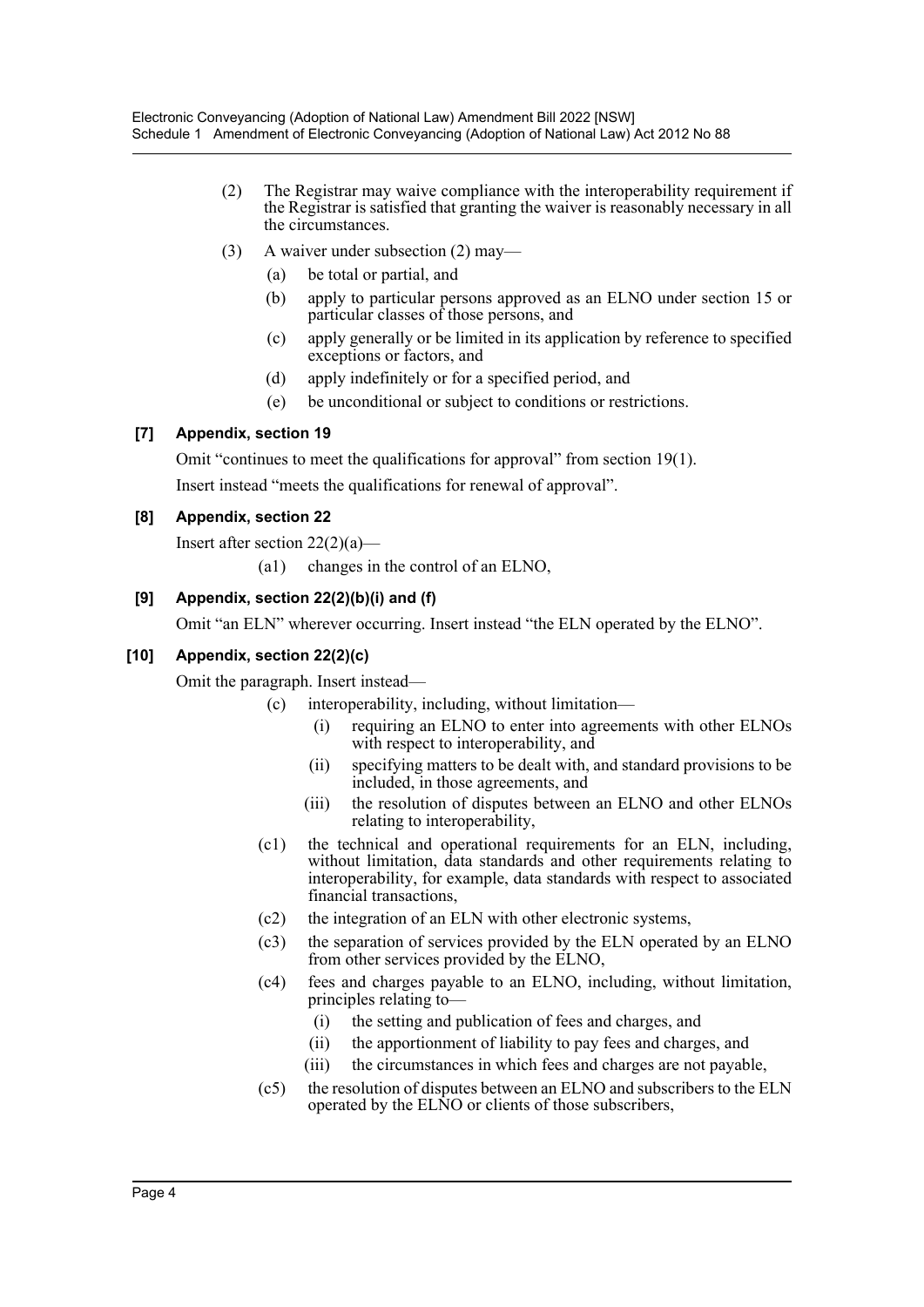(c6) participation by an ELNO in a scheme for an industry code relating to associated financial transactions and compliance by an ELNO with that code,

### **[11] Appendix, section 33**

Omit "either or both" from section 33(a). Insert instead "any".

#### **[12] Appendix, section 33(a)(ia)**

Insert after section  $33(a)(i)$ —

(ia) ascertaining whether or not the interoperability requirement is being, or has been, complied with,

#### **[13] Appendix, section 35**

Insert at the end of section  $35(1)(b)(ii)$ —

, and

(iii) another registrar.

#### **[14] Appendix, section 35(4)**

Insert after section 35(3)—

(4) The Registrar may refer a matter to an appropriate authority despite any law of this jurisdiction relating to privacy or confidentiality.

#### **[15] Appendix, section 37**

Insert after section 37(b)—

(c) the power conferred by section 44 to approve forms.

### **[16] Appendix, section 37(2)**

Insert at the end of section 37—

(2) The Registrar may, in an instrument of delegation, authorise the person to whom a power or function is delegated to subdelegate that power or function.

#### **[17] Appendix, section 40**

Insert "**or associated financial transactions**" after "**ELNO**" in the heading to the section.

#### **[18] Appendix, section 40(2)**

Insert at the end of section 40—

- (2) The mere fact that the operating requirements include provisions relating to the following matters does not make the Registrar responsible for the regulation or conduct of associated financial transactions—
	- (a) data standards relating to those transactions,
	- (b) participation by an ELNO in a scheme for an industry code relating to those transactions and compliance by an ELNO with that code.

#### **[19] Appendix, Part 4 Division 4**

Insert after section 42—